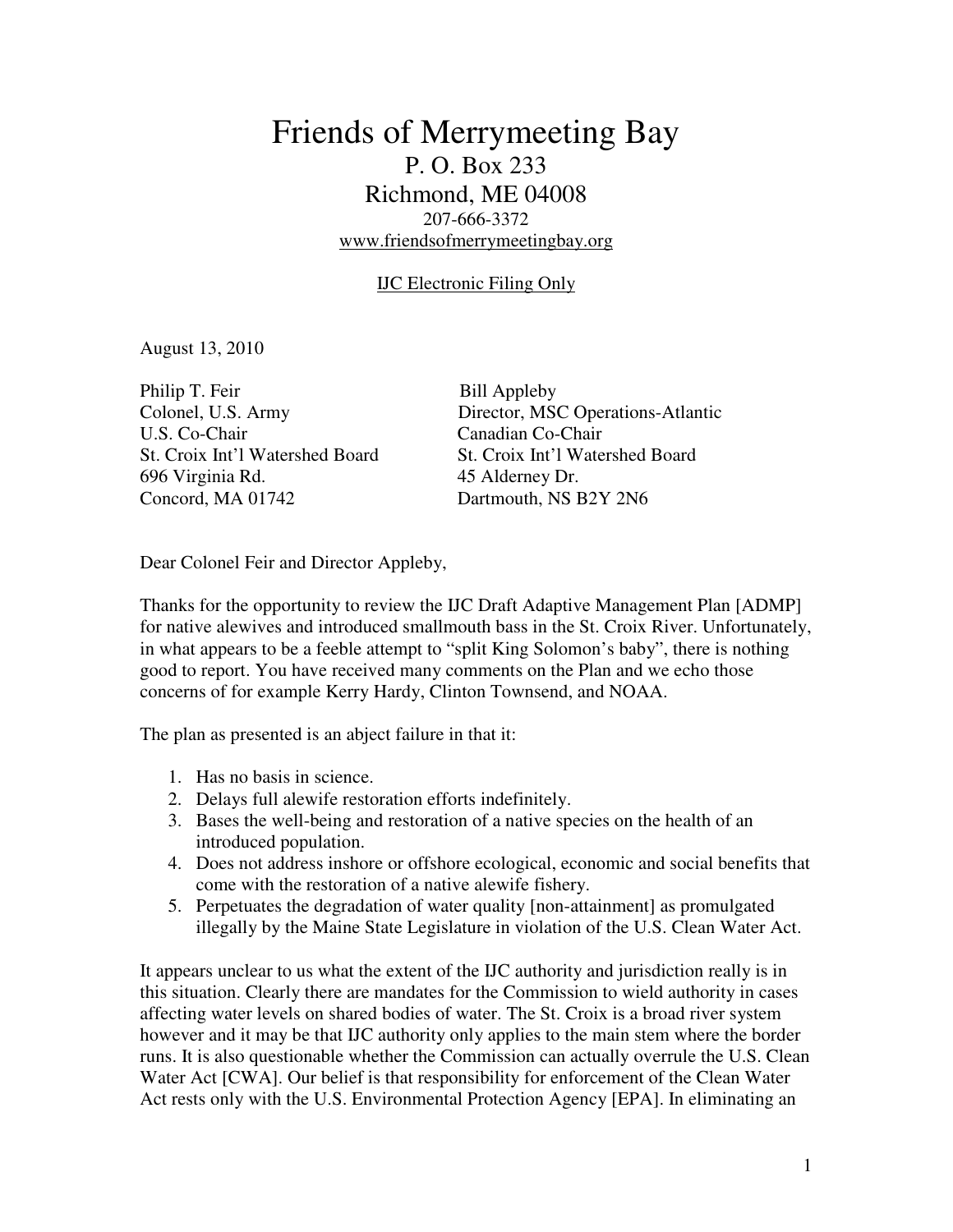existing use [alewives] of the river, the Maine Legislature has violated antidegradation language in Maine Statute and the CWA which says existing uses must be maintained. If these uses are not maintained, the water classification is essentially being downgraded and the state must perform a Use Attainability Analyses [UAA] which is then reviewed by EPA and rejected or approved. UAA's are extremely rare in occurrence and certainly a UAA whose fundamental purpose was to justify the extirpation of a species would probably not fare well. A UAA for the St. Croix was never performed prior to or since the closure of the river to alewives.

Friends of Merrymeeting Bay [FOMB] has submitted a letter to Region 1 of the EPA expressing our concerns on this legal issue and incorporated into our letter by reference those legal comments also submitted to the EPA by Douglas Watts. In an EPA response dated August  $9<sup>th</sup>$ , they indicate a response addressing specific issues we have raised will be forthcoming in the near future.

Please find attached as appendices to these comments, our EPA letter and those comments submitted by Mr. Watts both of which are incorporated herein.

Thank you for the opportunity to comment on this draft plan. We urge you to reconsider and modify your draft providing a new revised plan for immediately implementing watershed-wide alewife restoration in keeping with US and Canadian laws.

Sincerely,

Ed Friedman, Chair

**Attachments:**

**Appendix A: FOMB Letter to EPA** 

**Appendix B: Douglas Watts Letter to EPA**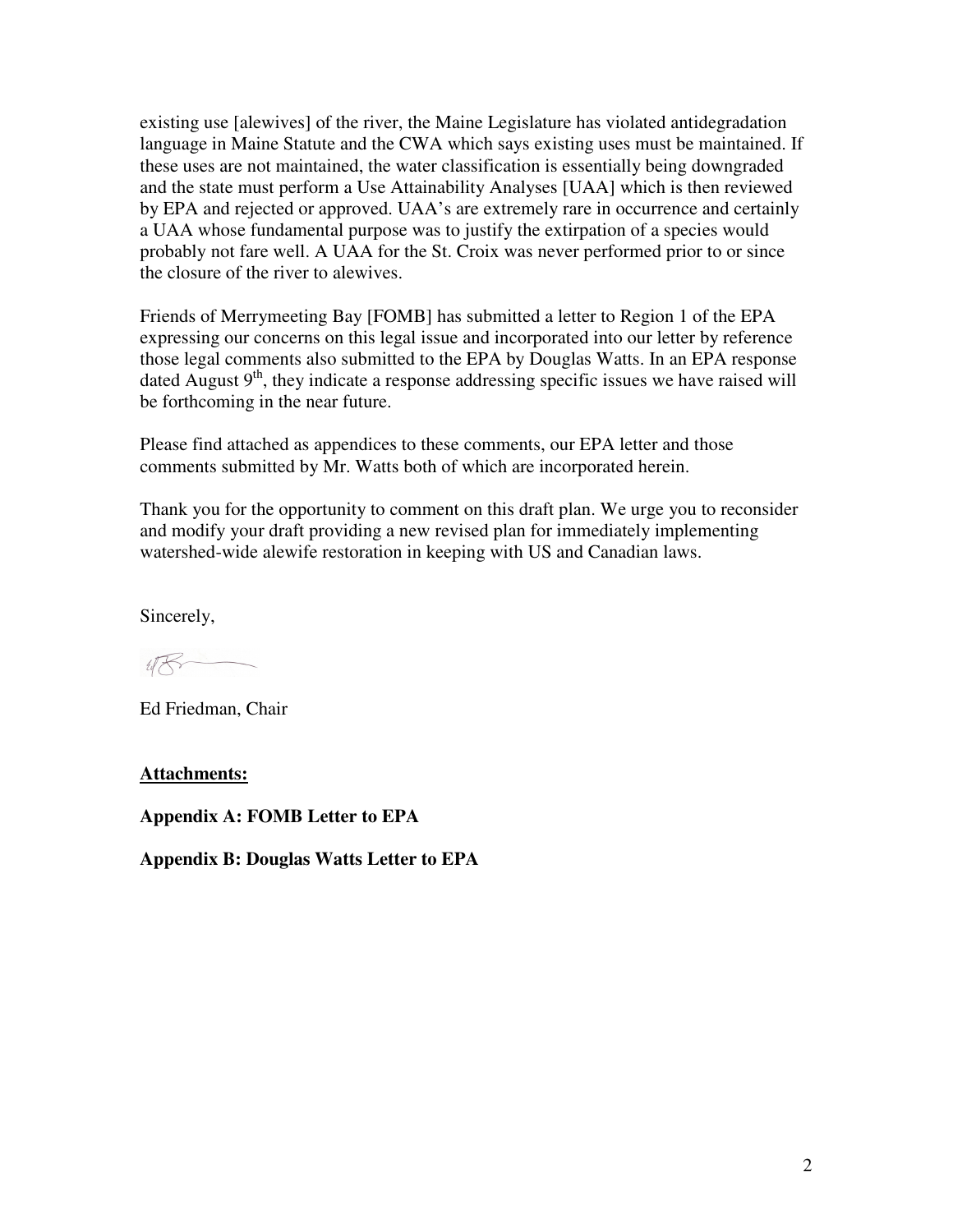### **Appendix A.**

Mr. Curt Spalding US EPA Regional Administrator 5 Post Office Square, Suite 100 Boston, MA 02109-3912 July 19, 2010

RE: St. Croix River, Maine

Mr. Spalding,

By this letter, Friends of Merrymeeting Bay [FOMB] requests you invoke your authority as Regional EPA Administrator to review the changes in Maine water quality standards and designated uses of the St. Croix River made by the Maine Legislature in 1995 and 2008. FOMB requests you determine if these changes are in compliance with the U.S. Clean Water Act [CWA].

These laws have never been reviewed or approved by US EPA for conformance and compliance with the Clean Water Act.

These two laws have:

1. Caused 98 percent of the St. Croix River watershed to go from attainment to nonattainment of its legally assigned water quality classification standards.

2. Caused an existing, legally assigned designated use of the St. Croix River to go from being actually present to being non-existent.

3. Prevented the legally assigned water quality standards and designated uses of the St. Croix River from being attained in perpetuity.

4. For all intents and purposes, illegally downgraded/ degraded the river when banning the passage of migratory alewives from anywhere but the bottom few miles of the St. Croix.

This major drainage once had one of the largest river herring populations in North America. Does the intentional extirpation [within the statutory CWA time parameters] of a native species trigger anti-degradation language in the CWA? Is the EPA responsible for ensuring designated uses are maintained?

Partly in an effort to avoid needless duplication and partly because his case is so well stated, FOMB herein incorporates by reference in its totality, the request sent you on July 9, 2010 by Douglas Watts of Augusta, ME.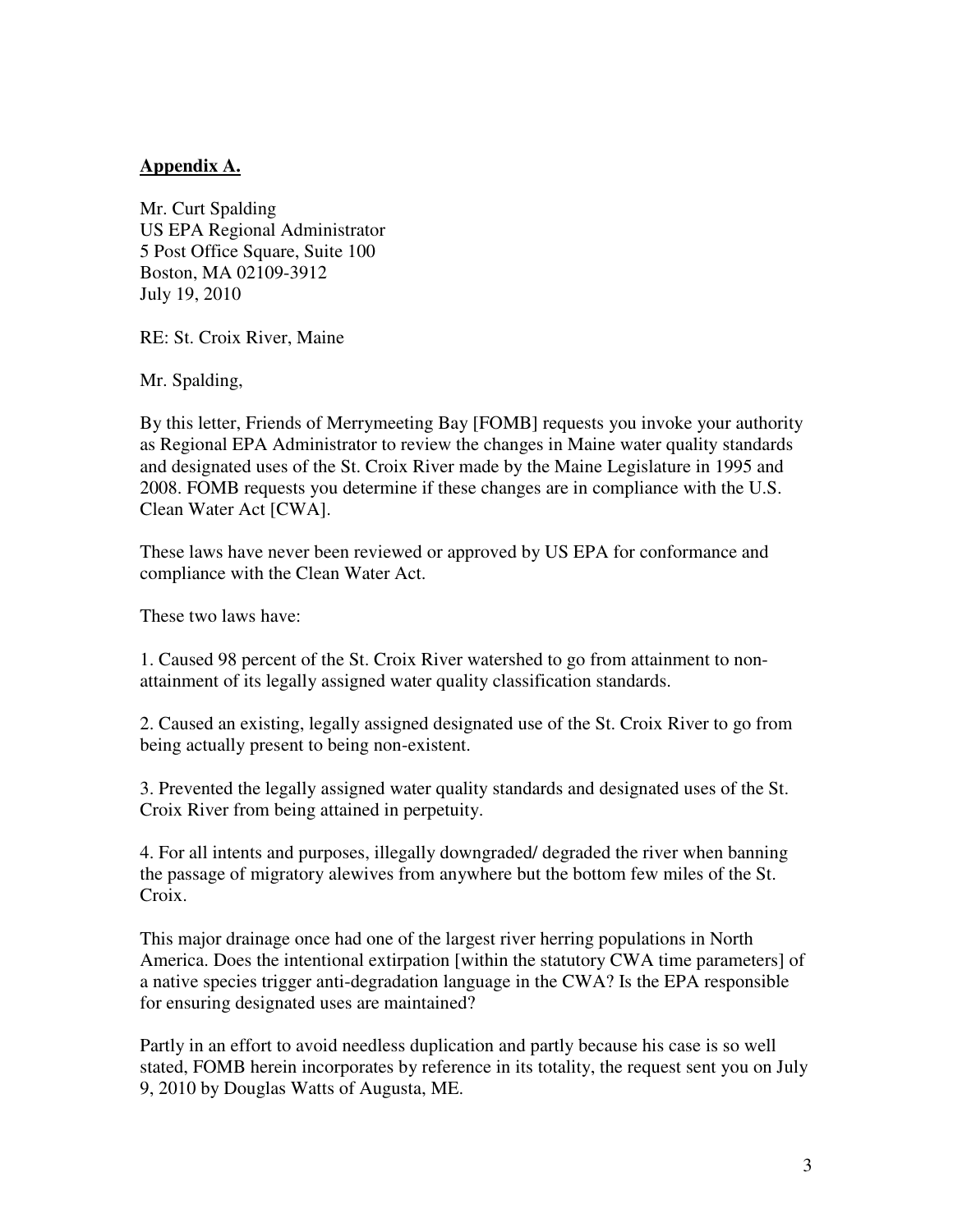By statute in 1995 and 2008 the Maine Legislature ordered the extirpation of alewives on the St. Croix, formerly home to probably the largest alewife run in North America. In so doing, the state has unilaterally made the decision to get rid of an "existing use" by shutting down over 90% of the river to alewives. In a recent proposal, The International Joint Commission suggests expanding alewife access to only 30% of their former habitat still with no scientific or legal basis for the restriction.

As you well know, anti-degradation language in the CWA and Maine Statute, prohibits the reduction of water quality [which includes fish populations not just water chemistry] without a Use Attainability Analyses [UAA] approved by EPA. A UAA has to our knowledge never been performed for the St. Croix River. Under the doctrine of "constructive submission", just because the State did not conduct or submit a UAA or request a change in water quality classification the EPA is in no way relieved of its authority, obligation and responsibilities under the CWA to promulgate and or maintain water quality standards.

After your review of this and the Watts letter, please advise us of your intentions.

Thank you very much.

Sincerely,

Ed Friedman, Chair

Founded in 1975, Friends of Merrymeeting Bay (FOMB) utilizes research, education, advocacy, and land conservation to preserve, protect, and improve the unique ecosystems of Merrymeeting Bay. Diadromous fish restoration in the Bay and Gulf of Maine is an important focus of the group.

In 2001, FOMB Chair Ed Friedman was the recipient of an Environmental Merit Award from Region 1 of the EPA.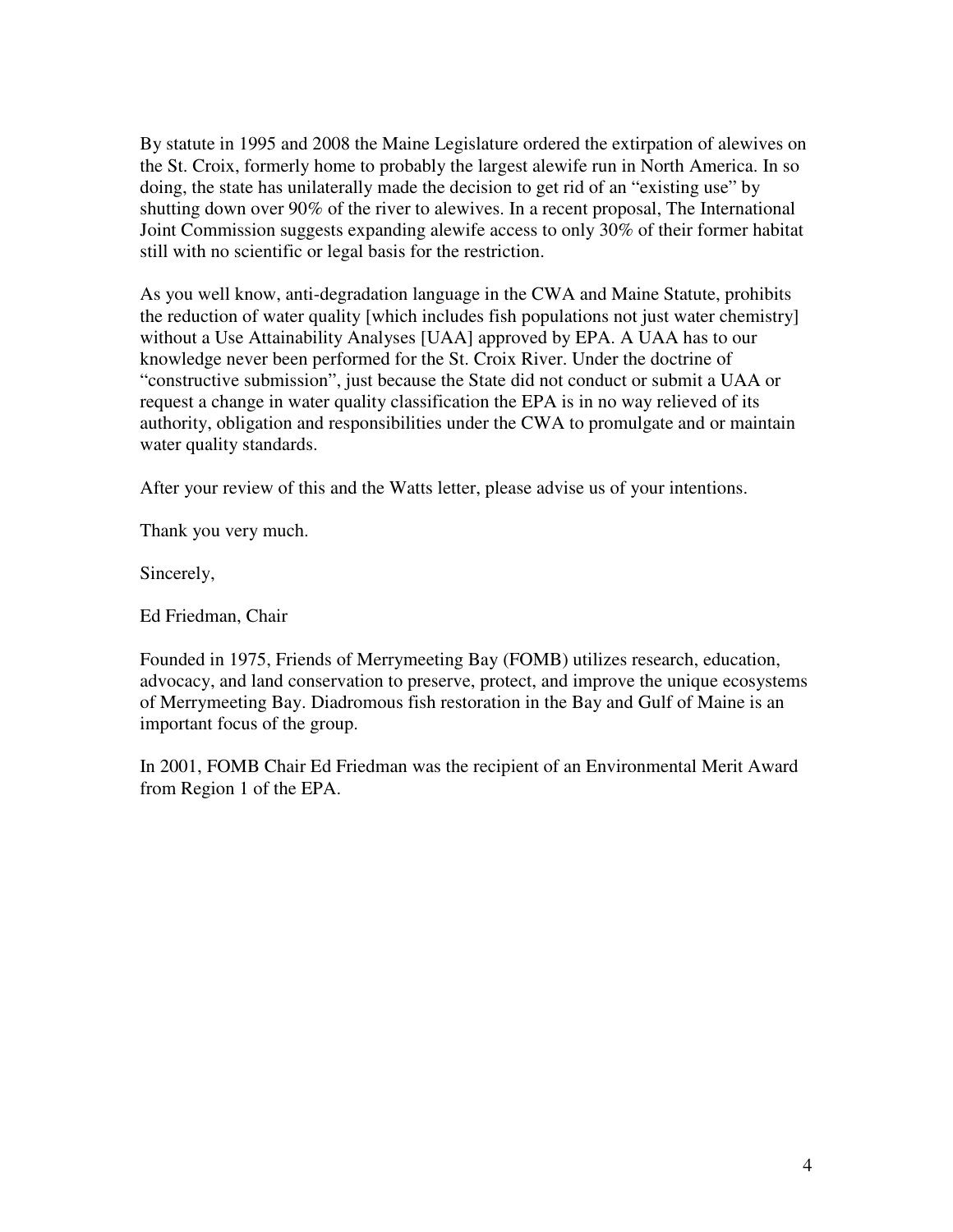### **Appendix B.**

Mr. Curt Spalding US EPA Regional Administrator 5 Post Office Square, Suite 100 Boston, MA 02109-3912 July 4, 2010

#### **RE: St. Croix River, Maine**

Dear Mr. Spalding,

By this letter and evidentiary appendices I am requesting you invoke your authority as Regional EPA Administrator to review the changes in Maine water quality standards and designated uses of the St. Croix River made by the Maine Legislature in 1995 and 2008 to determine if they are in compliance with the U.S. Clean Water Act.<sup>1</sup> These laws have never been reviewed or approved by US EPA for conformance with the Clean Water Act. These two laws have:

1. Caused 98 percent of the St. Croix River watershed to go from attainment to nonattainment of its legally assigned water quality classification standards.

2. Caused an existing, legally assigned designated use of the St. Croix River to go from being actually present to being non-existent.

3. Have prevented the legally assigned water quality standards and designated uses of the St. Croix River from being attained in perpetuity.

<sup>&</sup>lt;sup>1</sup> US EPA Water Quality Handbook, Section 6.3.: "When States adopt new or revised water quality standards, the State is required under CWA Section 303(c) to submit such standards to EPA for review and approval/disapproval. Section 131.20(c) of the Water Quality Standards Regulation requires the submittal to EPA to occur within 30 days of the final State action."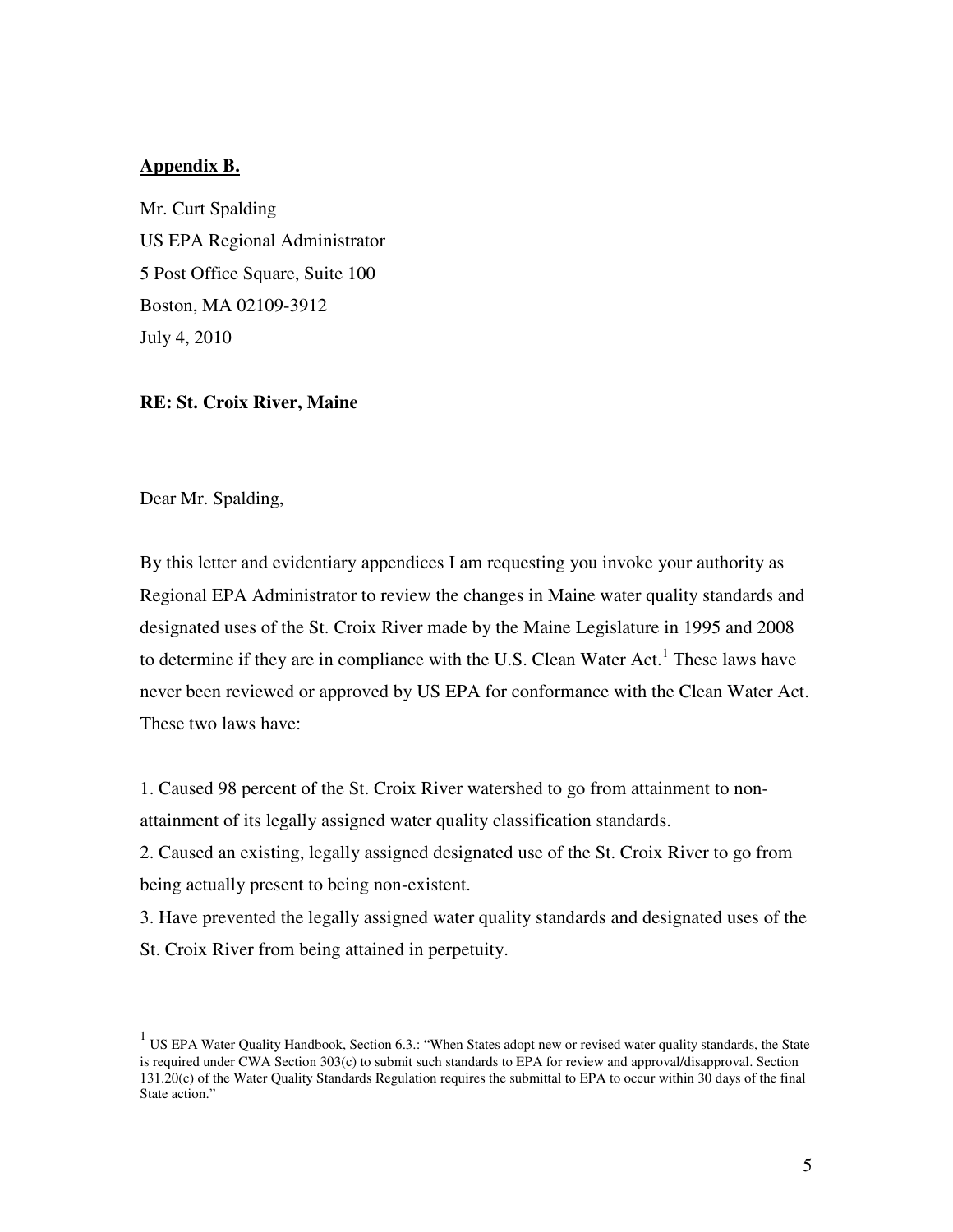#### **I. Background.**

The International Joint Commission (2008) states:

**"**Alewife management strategies in the [St. Croix River] watershed historically have been geared toward the design, construction, and maintenance of fishways to allow passage around dams. Prior to 1980, an old fishway at Milltown allowed only limited passage of alewives. In 1981, the completion of a new fishway at Milltown Dam, together with modern fishways constructed in 1964 at Woodland and Grand Falls, greatly improved alewife passage on the St. Croix and resulted in a resurgence of the anadromous alewife population (Flagg 2007). Anglers began to see schools of alewives below the West Grand Lake Dam and in Spednic Lake. Between 1981 and 1987, alewife returns increased from 169,000 to 2,625,000.

"This alewife resurgence coincided with a drastic decline of smallmouth bass in Spednic Lake, and raised concerns that the increased alewife population might be impacting smallmouth bass. As a result of these concerns, alewives were blocked from Spednic in May of 1987 and, as part of an assessment program aimed at developing a long-term alewife management plan, alewives were temporarily blocked at Grand Falls in 1991. In 1995, the State of Maine enacted emergency legislation to close both the Woodland and Grand Falls fishways to migrating alewives. After these closings, the St. Croix alewife population fell from a high of 2.6 million fish in 1987 to a low of only 900 returning adults in 2002.

"The Milltown Dam was not subject to the 1995 legislative action and, beginning in 2002, the Canada Department of Fisheries & Oceans began trucking alewives from the Milltown fishway 16 kilometers (10 miles) upstream to the Woodland Flowage where they were released to spawn. This effort allowed the alewife run to rebound to about 12,000 in 2006 (Flagg 2007).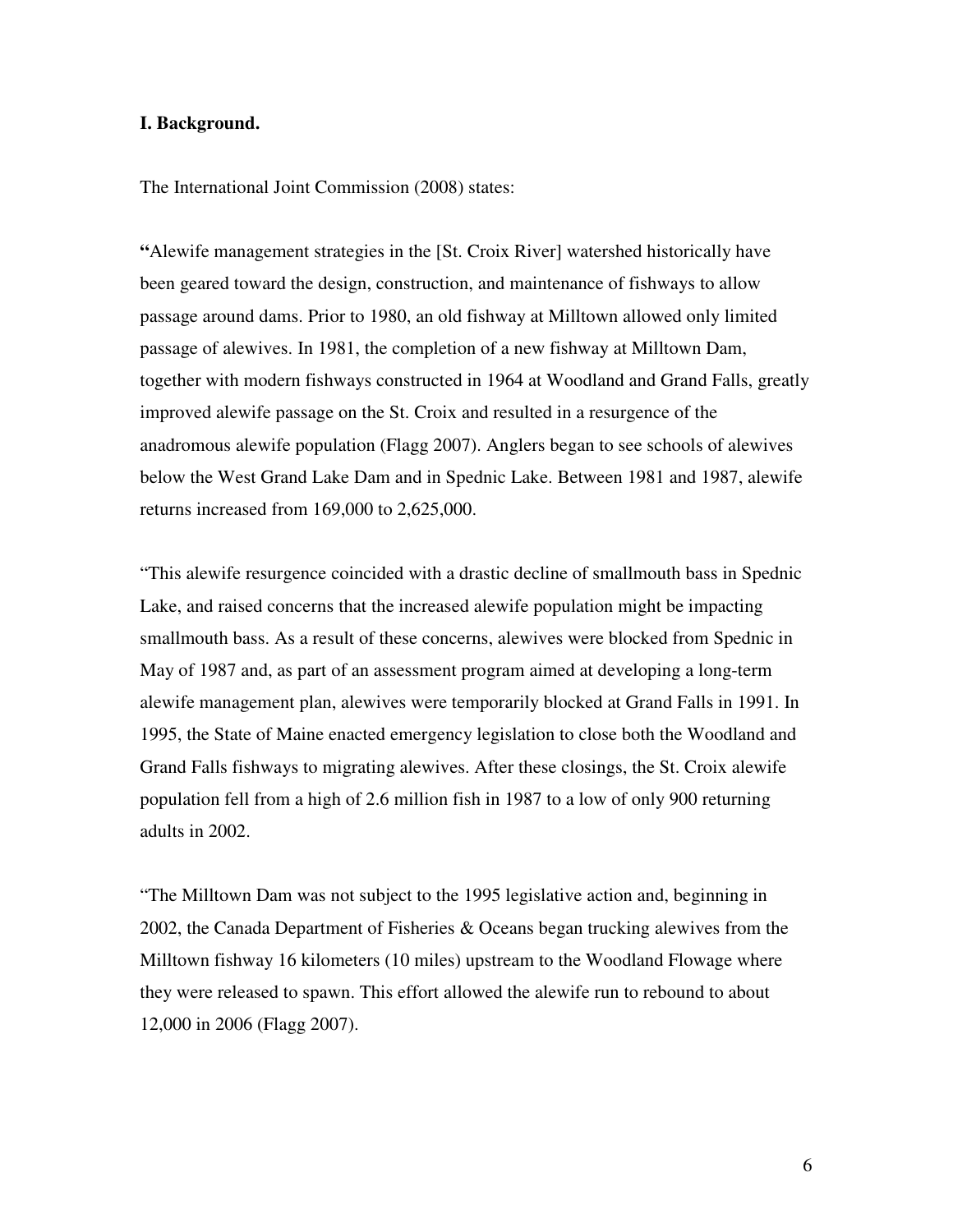In March of 2008, the Maine Legislature's Marine Resources Committee heard testimony on LD 1957, an act to overturn the 1995 state law closing fishways at the Woodland and Grand Falls Dam to anadromous alewives. While the original bill would have provided access to 52% of the spawning habitat available in the 1980s, an amended bill was passed, opening fish passage at the Woodland Dam only and restoring alewives to just over 2% of that habitat."

Prior to 1995, the St. Croix River hosted one of the largest, if not the largest, population of migratory alewives *(Alosa pseudoharengus*) in the United States (IJC 2010).

In 1995, the Maine Legislature passed a law prohibiting the passage of spawning alewives to their critical, native habitat in the St. Croix River above the Woodland Dam near the river's head of tide. 12 MRSA §6134 (1995).

In 2008, the Maine Legislature amended this 1995 law to allow alewife passage at the Woodland Dam but to continue prohibiting alewives from migrating past the Grand Falls Dam. 12 MRSA §6134 (2008). This law deprives the few remaining St. Croix River alewives from access to 98 percent of their spawning and nursery habitat in the St. Croix River drainage (IJC 2008, 2010).

The 1995 and 2008 laws have altered the legally assigned water quality standards and designated uses of the entire St. Croix River watershed. These laws direct the Maine Commissioner of Inland Fisheries and Wildlife to ensure that no alewives can reach their spawning and nursery grounds in the vast lakes of the St. Croix River in Maine and Canada.

The sole purpose of these laws is to cause the extinction of native alewife in the St. Croix River. These laws do not apply to any other native fish species of the St. Croix River watershed. All native fish species are allowed to use the fishways installed at the Woodland and Grand Falls dams -- except the native alewife.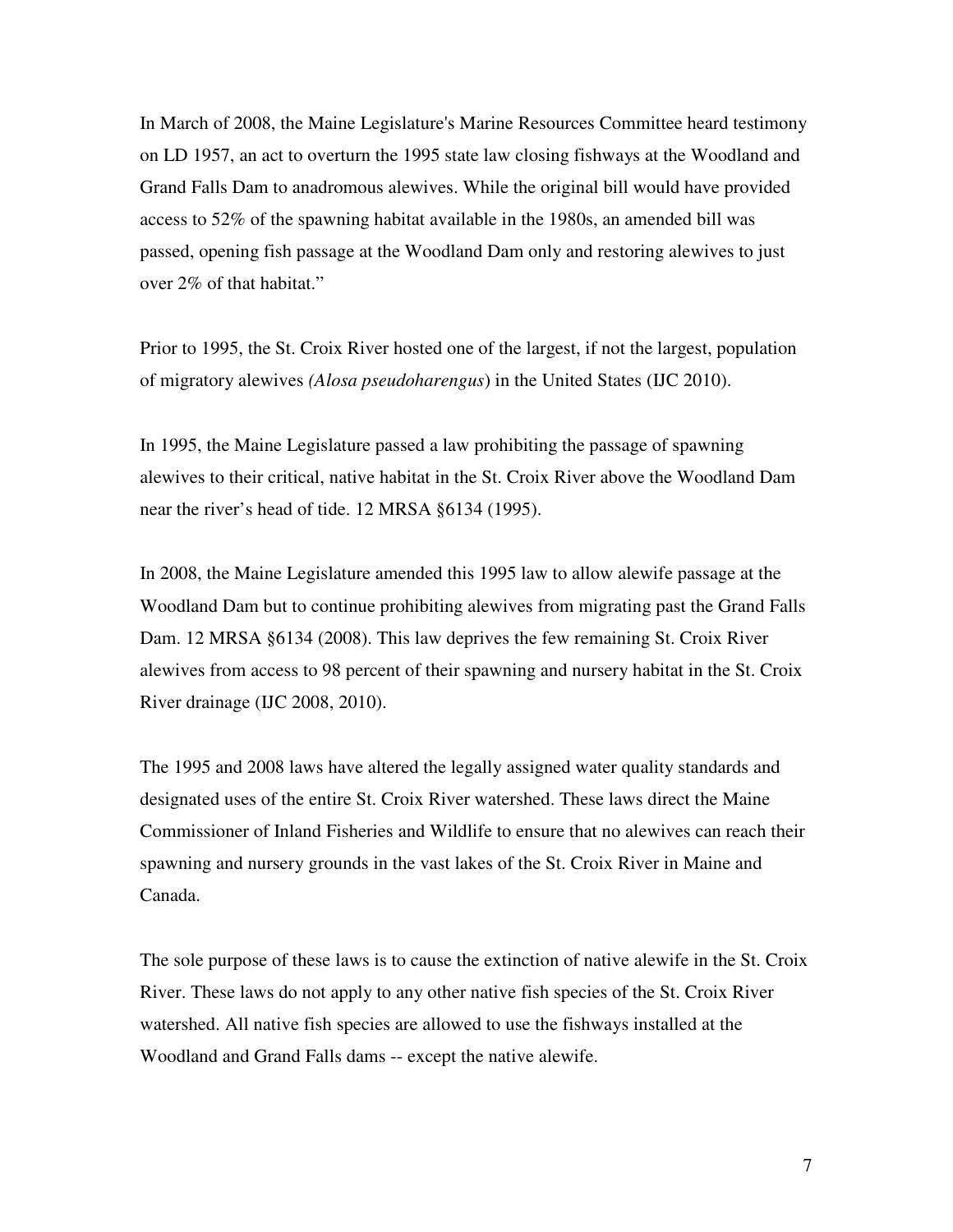As best as can be discerned by the legislative record, Maine did not submit these laws to the US EPA for approval under the CWA upon enactment because Maine believed these laws dealt only with "fisheries management issues" and did not constitute material alterations to state water quality standards and legally designated uses of the St. Croix River requiring US EPA approval. The nature, intent and effect of these statutes shows Maine was incorrect in making this judgement. US EPA retains final authority to determine if a state statute qualifies as a change in water quality standards or legally designated uses of a waterbody and if the state is required to submit the statute to US EPA for review and approval. This what I am asking you to do now in your position as US EPA Regional Administrator regarding these two Maine laws which affect the St. Croix River watershed.

## **II. The 1995 and 2008 Maine alewife ban laws altered the legal water quality standards and designated uses of the St. Croix River and its tributaries.**

In 1995 the Maine Legislature passed a law which ordered the Maine Commissioner of Inland Fisheries & Wildlife to prevent native alewives from passing through existing fishways at the Woodland and Grand Falls dams on the St. Croix River. In 2008 the Maine Legislature amended this law to order the Commissioner to prevent native alewives from passing through the fishway at the Grand Falls Dam.<sup>2</sup>

While these two laws do not explicitly amend the statutory water quality classifications for the St. Croix River and its tributaries and their legally assigned designated uses, they have directly done so. The IJC (2008, 2010) states these laws directly eliminate access by native alewife to 98 percent of their native habitat in the St. Croix River and have caused the native St. Croix River alewife population to fall from 2.6 million adults in 1987 to 900 adults in 2002.

 $\overline{a}$ 

 $2$  Because these two hydroelectric dams were constructed by Congressional approval in 1916 they do not fall under jurisdiction of the Federal Power Act or the Federal Energy Regulatory Commission. Fishways at these dams are operated under the supervision and authority of the Maine Dept. of Inland Fisheries & Wildlife.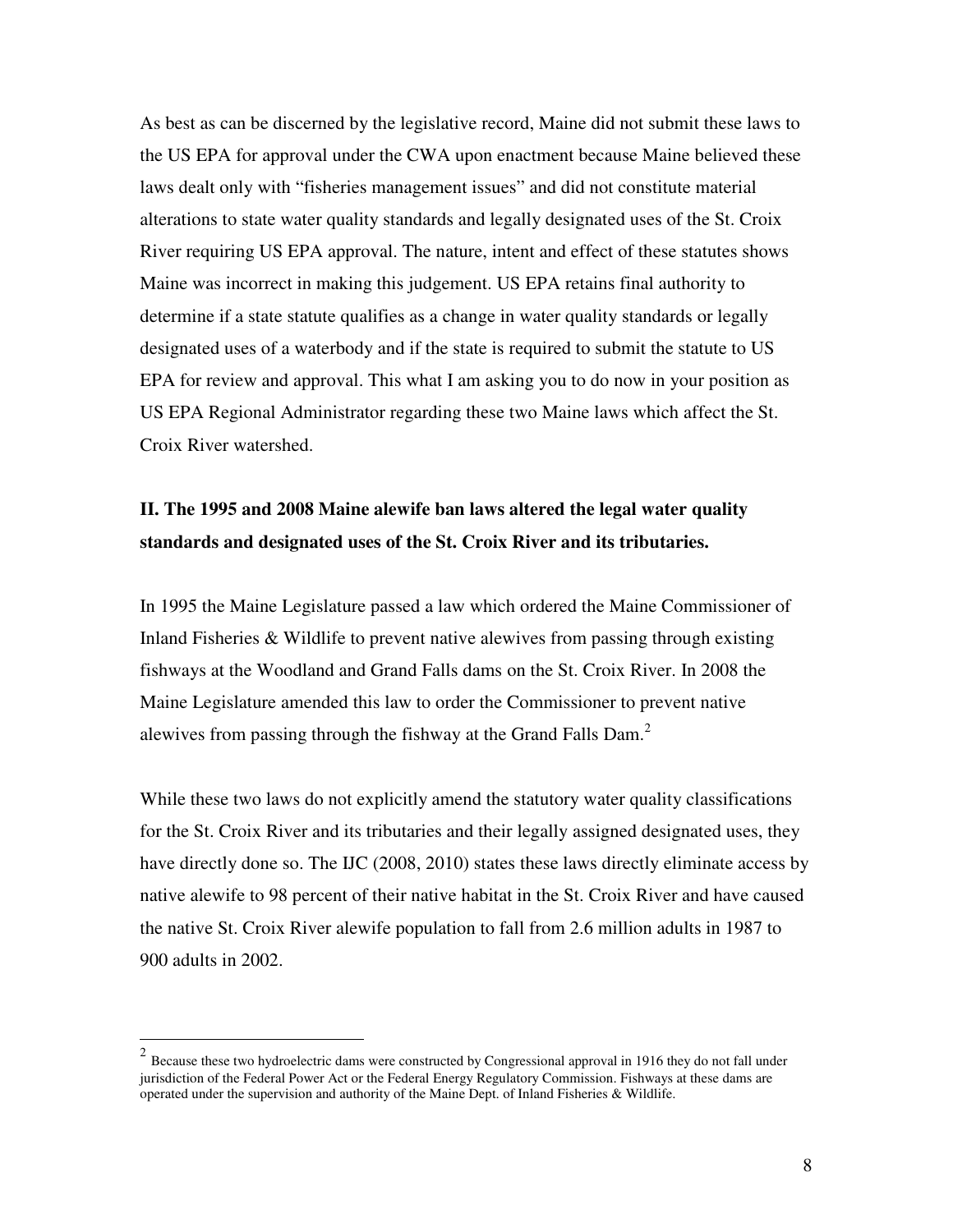The sole purpose and intent of these Maine laws was (and is) to cause the extinction of a native fish species, the alewife, from virtually all of its native and occupied habitat in the St. Croix River system. The laws have succeeded in their purpose. Today, only a tiny, remnant population of native alewives exists in the lowermost reaches of the St. Croix River.

The 1995 and 2008 laws rendered null and void the legal water quality standards designated uses established for the St. Croix River which pertain to the native alewife. They have done this by directing the Maine IF&W Commissioner to prevent any alewives from entering the St. Croix via existing fishways at the Woodland and Grand Falls dams. These fishways, located on the Maine side of the St. Croix River, are the only method by which native alewives can migrate from the ocean to their spawning grounds in the St. Croix River watershed above these dams. These laws have caused the St. Croix River above the dams to no longer provide suitable habitat for all indigenous aquatic species, as Maine's water quality classification statutes require.

The Maine DEP and Maine BEP have previously ruled that Maine water quality standards and designated uses for migratory fish species require the use to be actually present in the waterbody. *See* Maine BEP, Findings of Fact and Order Denying Appeal of S.D. Warren Company, Presumpscot River Hydro Relicensing, Sept. 3, 2003:

"Nowhere, as appellant suggests, does the statute state that 'some' of the waters be suitable for the designated uses; that 'some' of the aquatic species indigenous to the waters be supported; or that 'some' of the habitat must be unimpaired or natural. On the contrary the terms 'receiving waters' and 'habitat' are unqualified and the statute specifically states that the water quality must be such to support 'all' indigenous aquatic species ... Appellant's contention that water quality standards are being attained as long as the designated uses of fish, fishing and aquatic habitat are present to any degree in any portion of the river is thus contrary to the language of the statute and to the Legislature's stated objective 'to restore and maintain the chemical, physical and biological integrity of the State's waters.' 38 MRSA Section 464(1)."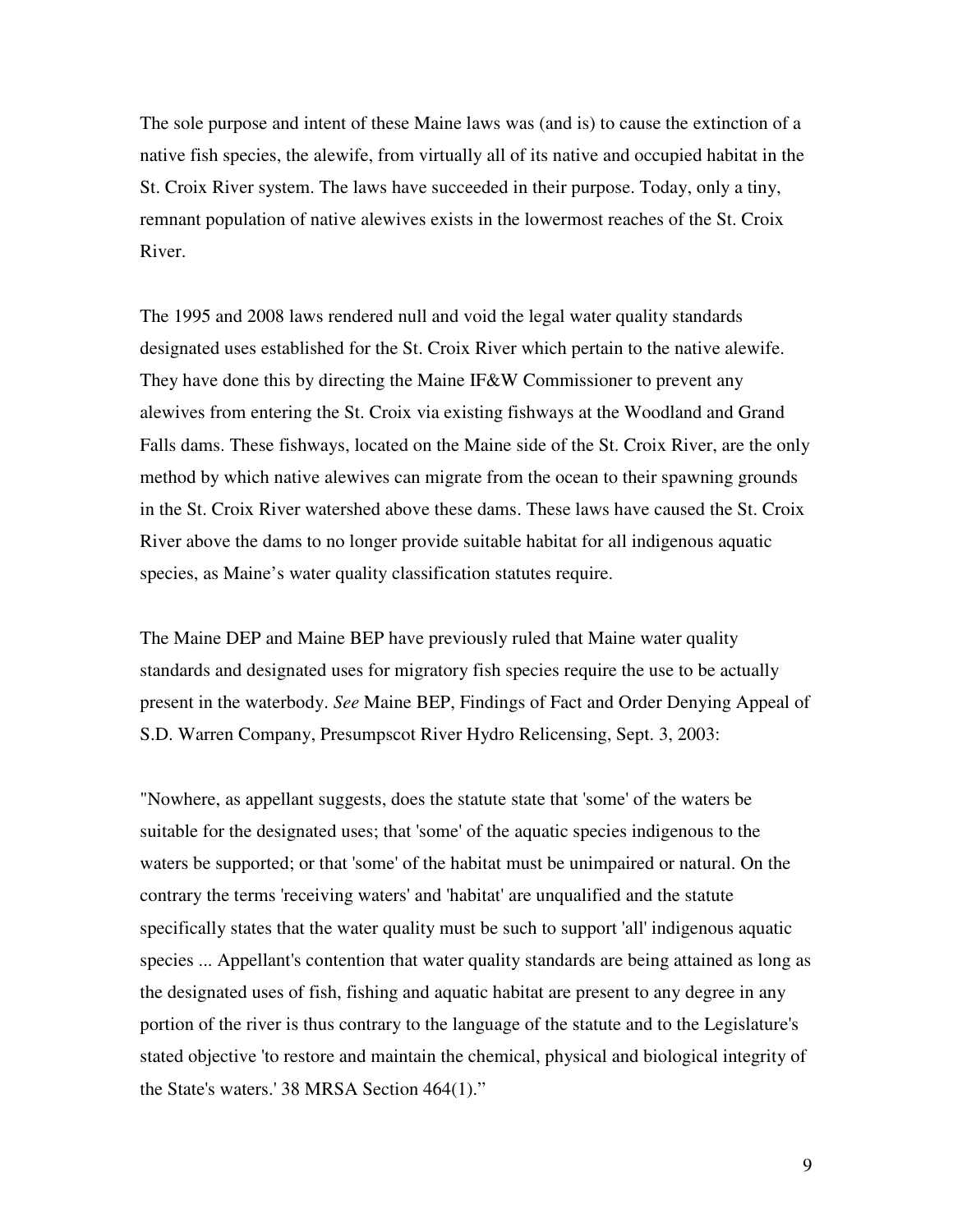The Maine DEP and Maine BEP's interpretation was upheld by the Maine Supreme Court in 2005. See *S.D. Warren v. Maine BEP*, 2005 ME 27 at ¶21: "Maine's law is settled in this area. In *Bangor Hydro-Electric Co.*, 595 A.2d at 442 n.4, we concluded that narrative criteria at 38 M.R.S.A. §465 (2001 & Supp. 2004), which requires waters "of sufficient quality to support all indigenous fish species," was intended to be an integral part of the water quality standards for the BEP to consider. We also concluded, based upon the specificity of the designated uses at 38 M.R.S.A. §465, that the Legislature's purpose for the language "suitable for the designated uses" was "that the designated uses actually be present." Id. at 442."

The 1995 and 2008 Maine laws directed the Maine IF&W Commissioner to make a legally designated use of the St. Croix River go from being 'actually present' to being non-existent. The Commissioner of Maine IF&W did not unilaterally decide to block alewives from the fishways of these St. Croix River dams in 1995 and 2008. He was ordered to do so by a statute enacted by the Maine Legislature.

Legislatures cannot pass laws which order state agencies to break the law. The Legislature must first amend the underlying law so as to make the activity lawful and then direct the agency to undertake the previously unlawful activity. The text of the 1995 and 2008 statutes shows the Legislature performed the second component, but not the first. The 1995 and 2008 statutes fail to perform the first and essential task of amending the underlying statutory water quality standards and designated uses of the St. Croix so as to allow the Maine Legislature to order the Commissioner of IF&W to break them. This was not done.  $3$ 

<sup>&</sup>lt;sup>3</sup> Maine executive agencies are bound to obey all applicable U.S. and Maine laws. Except by directly amending the relevant statute, the Maine Legislature has no authority to direct a state agency to violate any state law. For this reason, the only reasonable inference of legislative intent one can draw from the 1995 and 2008 laws is that the Maine Legislature intended through these laws to amend the existing legal water quality changes to be submitted to US EPA for approval within 30 days of enactment. They were not.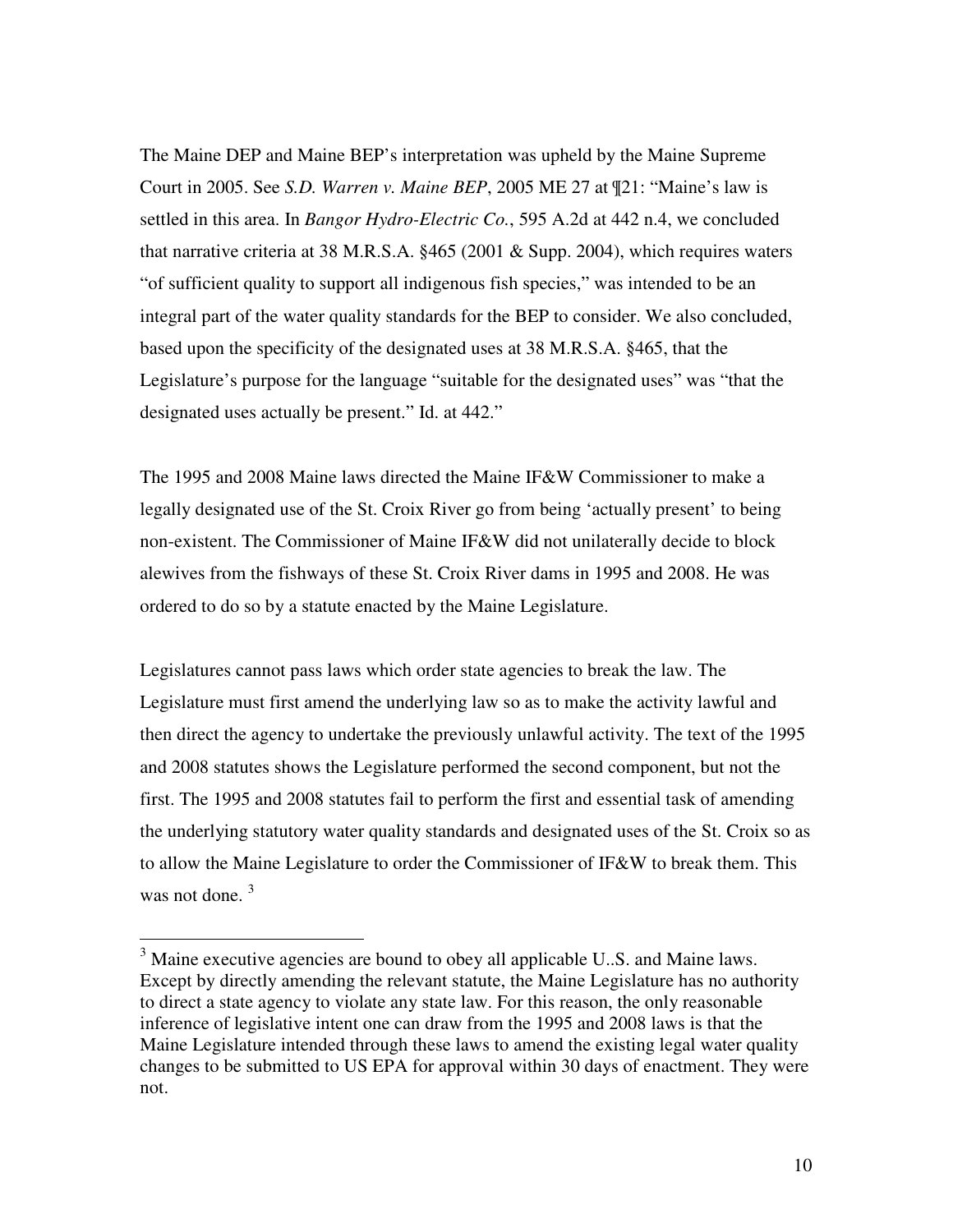Under either scenario, the 1995 and 2008 Maine laws are null and void because they violate the most basic tenets of the U.S. Clean Water Act. In the first scenario, in which the laws are interpreted as the Maine Legislature directing a state agency to violate the CWA, the laws are null and void since the Maine Legislature has no authority to direct anyone to violate the U.S. Clean Water Act.

In the second scenario, wherein these laws are interpreted as amendments of state water quality classification standards and legally designated uses of the St. Croix River, these laws are null and void because the U.S. Clean Water Act requires legislatures to submit any amendments to state water quality standards to US EPA for approval within 30 days of enactment.

Whatever the Maine Legislature's conscious intent may have been when passing these laws in 1995 and 2008, these laws amend the legal water quality standards and designated uses of the St. Croix River. They order the Maine IF&W Commissioner to forcefully extirpate a native fish species from its native habitat so that it will become extinct in that habitat. Maine water quality standards and legal designated uses of the St. Croix require that it be suitable habitat and capable of supporting all indigenous fish species, including the native alewife. The 1995 and 2008 laws have the sole purpose and effect of preventing these existing legally designated uses and water quality standards from ever being achieved.<sup>4</sup>

## **II. The 1995 and 2008 Maine alewife ban laws are null and void under the U.S. Clean Water Act.**

These laws are null and void because by prohibiting alewife passage in the St. Croix River drainage, the Maine Legislature created a new sub-category of water quality

 4 In *FPL v. Maine BEP*, 2007 ME 97, the Maine Supreme Court analyzed whether a legislative resolution, or any other non-explicit amendment of water quality standards enacted by the Maine Legislature could nullify existing standards for a waterbody. The Court ruled that any legislative effort to alter legal water quality standards and designated uses of a waterbody must be submitted to US EPA for approval, regardless of its specific mechanism. No procedural or statutory 'back doors' are permitted.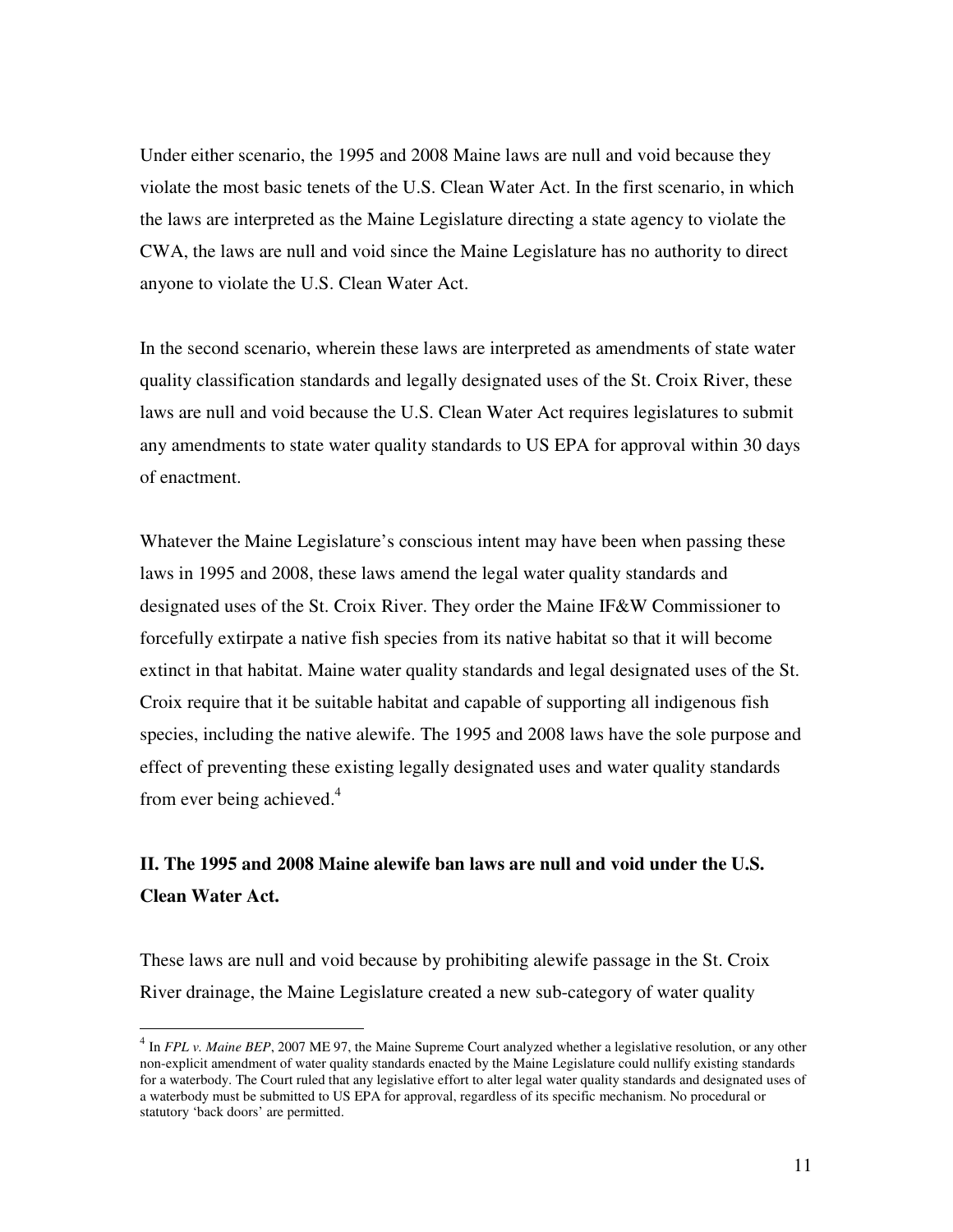standards and designated uses for the St. Croix River, specifically a subcategory intended to prevent a native fish species, the alewife, from living in its native habitat in the St. Croix River and to extirpate this species from its existing habitat in the St. Croix River.

Under the U.S. Clean Water Act, whenever a state creates a new sub-category of water quality standards and designated uses for a waterbody those changes must be submitted to the U.S. Environmental Protection Agency (US EPA) for review and approval. 40 CFR 131.10 (g)(h).

The State of Maine has never submitted the changes made in the 1995 and 2008 laws to the US EPA for approval, as required by the U.S. Clean Water Act, and the US EPA has never approved them, as required by the U.S. Clean Water Act. Under the U.S. Clean Water Act, the changes made by Maine in 1995 and 2008 require a Use Attainability Analysis be conducted. Maine has never conducted such an analysis.

For this reason, even if Maine now submitted these legislative changes to the US EPA for approval, the US EPA could not approve them since Maine has never conducted a Use Attainability Analysis for these changes, as required by the U.S. Clean Water Act.<sup>5</sup>

Maine's water quality statutes establish a legal classification system for its waters, including those in the St. Croix River drainage lying within the boundaries of the State of Maine.<sup>6</sup> This classification system is required by the U.S. Clean Water Act. The CWA requires Maine to establish narrative and numerical water quality standards for each classification and to assign designated uses for each classification. The CWA further requires Maine to assign each waterbody in the state to one of several classification categories. No waterbodies can be left unassigned to a classification.

Maine law puts natural lakes and ponds into the GPA classification and it puts rivers, brooks and streams into one of four classifications, AA, A, B and C. The natural ponds

 5 *See* 40 CFR 131.10 (g) and (h) and discussion at the US EPA Water Quality Handbook, on-line at http://www.epa.gov/waterscience/standards/handbook/chapter02.html#section7

<sup>&</sup>lt;sup>6</sup>The classification standards for waters in the St. Croix drainage are set forth in 38 MRSA  $§467(13)$ .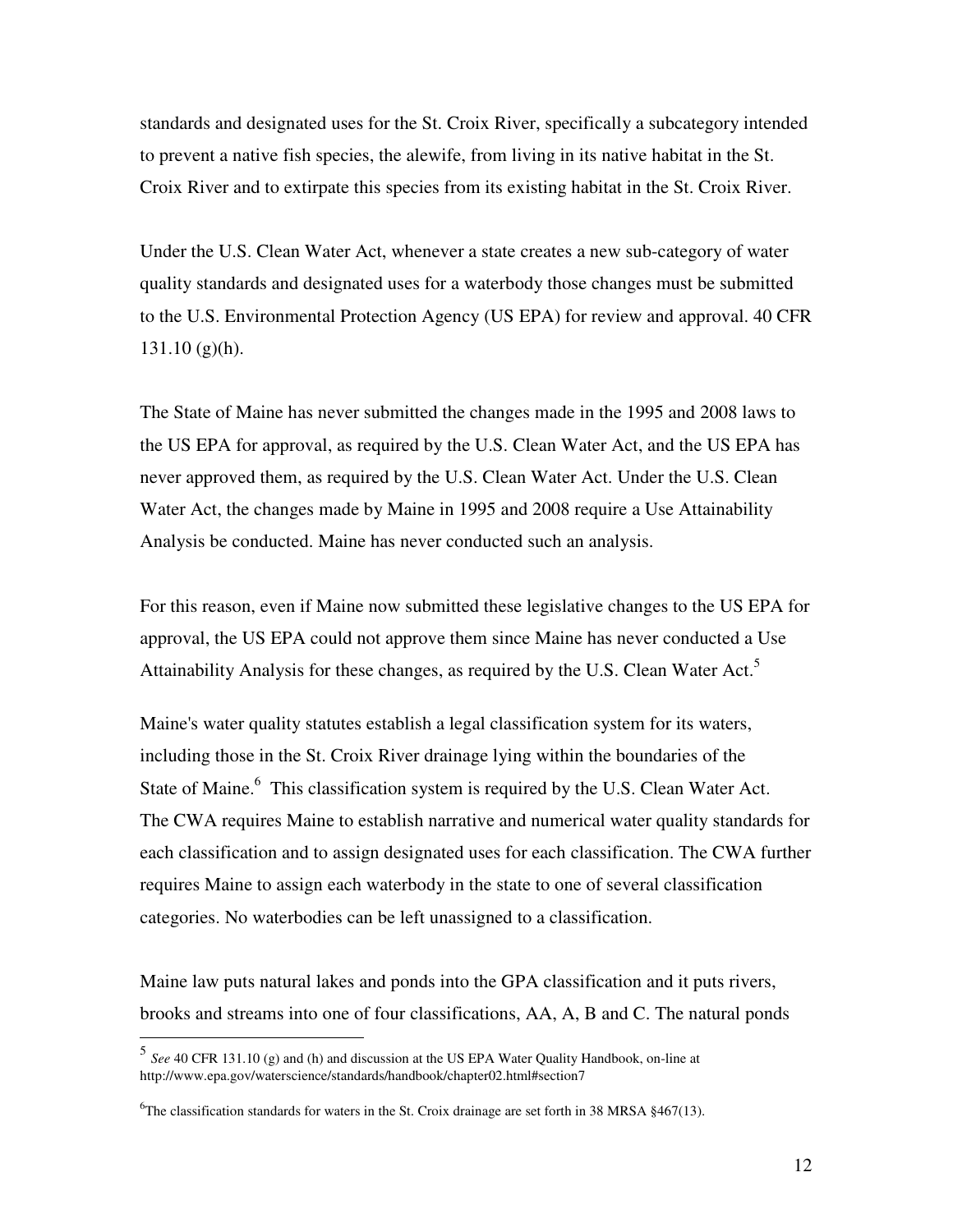and lakes of the St. Croix River watershed are assigned to Class GPA; the rivers, streams and brooks of the watershed, including the mainstem of the St. Croix to its head of tide, are assigned variously to the AA, A, B and C classifications. 38 MRSA §467(13).

All of Maine's waterbody classification categories contain a narrative water quality standard which states the waterbody must be of suitable quality to support all aquatic life indigenous to that waterbody. 38 MRSA §465 and 465-A. Indigenous means "supported in a reach of water or known to have been supported according to historical records compiled by State and Federal agencies or published scientific literature." 38 MRSA §466(8). Maine's lowest water quality standard, Class C, requires there shall be no detrimental changes in the resident biological community. 38 MRSA  $\S$  465(C).<sup>7</sup> This standard also applies to all Class B, A and AA waters. "Detrimental changes" is defined as "no significant loss of species excessive dominance by any species or group of species attributable to human activity." 38 MRSA §466(12). The narrative water quality standard for Class GPA waters (ie. natural lakes and ponds) states the habitat must be characterized as natural. 38 MRSA §465-A (1)(A). Natural is defined as "living in, or as if in, a state of nature not measurably affected by human activity." 38 MRSA §466(9).

A large amount of historic, archaeological and scientific evidence shows the native, migratory alewife is an aquatic species indigenous to West Grand Lake, Spednic Lake and the other watershed segments referenced in the Plan. No historic or scientific evidence exists to suggest the contrary.

All of Maine's various water quality classifications include indigenous fish and suitable habitat for them as a designated use. Alewives, as the IJC Plan notes, are indigenous to the St. Croix River drainage above the Woodland and Grand Falls dams. As such, under Maine law their existence in the St. Croix River drainage is a designated use under

 $\overline{a}$ 

<sup>7</sup> See *FPL v. Maine BEP* (2007 ME 97) at 14: "Class C is Maine's minimum EPA-approved water quality standard for hydropower impoundments and, therefore, under federal law, Maine is not permitted to apply a less stringent standard than Class C to a hydropower impoundment unless a UAA [Use Attainability Analysis] has been conducted and EPA approval has been obtained. See 38 M.R.S.A. § 464(9) (Supp. 1992); 38 M.R.S.A. § 465(4)(C); 33 U.S.C.S. § 1313; 40 C.F.R. §§  $131.10(g)$ , (j),  $131.20(c)$ ."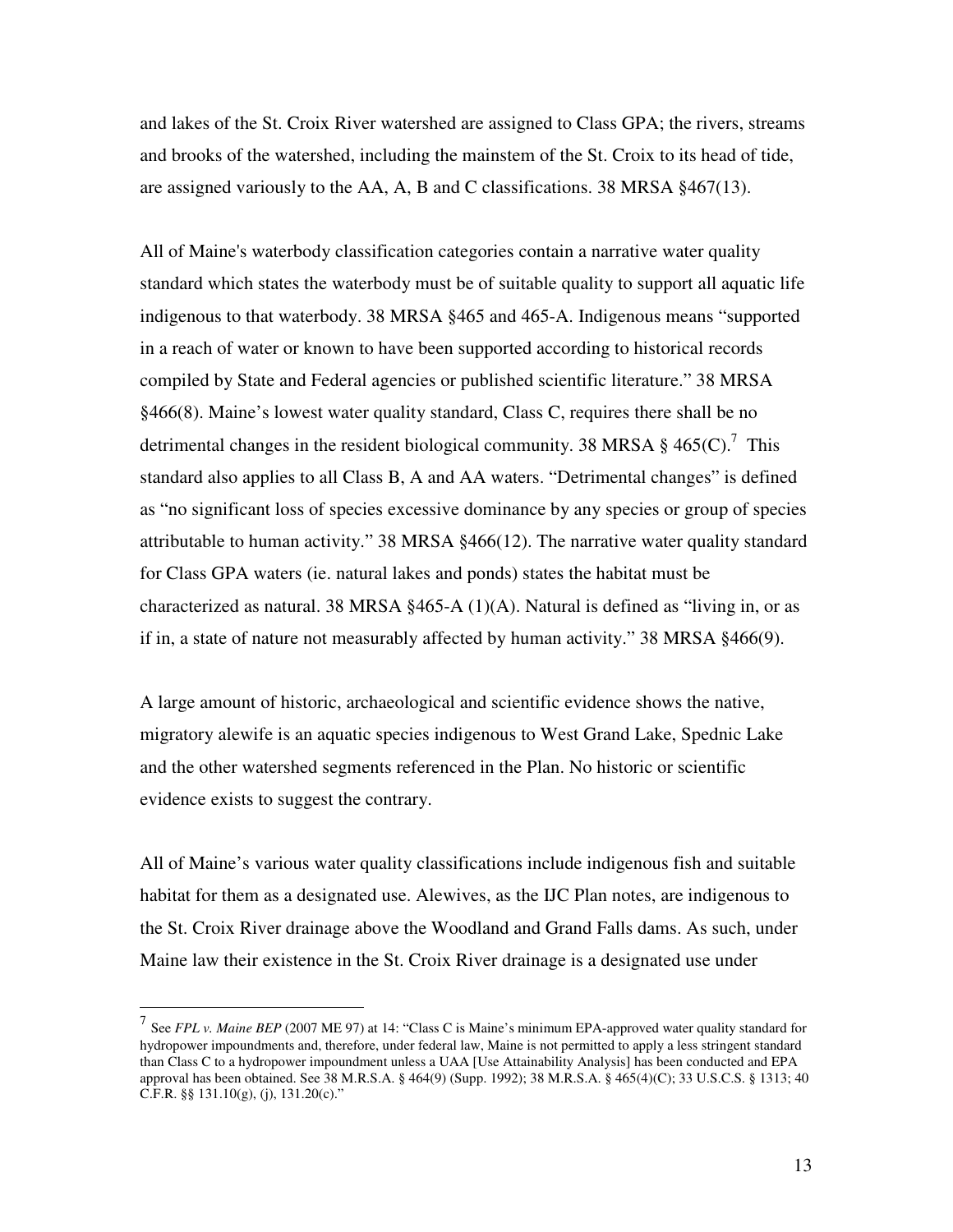Maine's water quality standards of classification which must be protected and maintained. If Maine wishes to specifically exclude native alewives as a designated use of the St. Croix River, as it did by statute in 1995 and 2008, the U.S. Clean Water Act requires Maine to conduct a Use Attainability Analysis and submit it and any statutory changes to the US EPA for review and approval. This has never been done.

US EPA rules state: "Once a use has been designated for a particular water body or segment, the water body or water body segment cannot be reclassified for a different use except under specific conditions. If a designated use is an existing use (as defined in 40 CFR 13 1.3) for a particular water body, the existing use cannot be removed unless a use requiring more stringent criteria is added."  $40 \text{ CFR } 131.10 \text{ (g) (h)}^8$ 

US EPA rules state: "When States adopt new or revised water quality standards, the State is required under CWA Section 303(c) to submit such standards to EPA for review and approval/disapproval. Section 131.20(c) of the Water Quality Standards Regulation requires the submittal to EPA to occur within 30 days of the final State action." US EPA Water Quality Handbook, Section 6.2. 40 CFR 131, Subpart C. Because Maine never submitted these changes to US EPA within 30 days of enactment in 1995 or 2007, these changes are illegal under 40 CFR 131(C).

The Maine Supreme Court ruled in 2007:

"Pursuant to the Clean Water Act and its implementing regulations, states are required to designate uses of waterbodies within their borders. 33 U.S.C.S. § 1313 (2001); 40 C.F.R. § 131.10 (2006). Once such designated uses have been established and approved by the EPA, states are permitted to adopt subcategories of use for specific waterbodies, requiring less stringent criteria, provided they conduct a UAA and obtain EPA approval of any subcategory. 40 C.F.R. §§ 131.10(g), (j), 131.20(c) (2006)."<sup>9</sup>

 8 *See* US EPA Water Quality Handbook, Section 2.7.3: "A State may change activities within a specific use category but may not change to a use that requires less stringent criteria, unless the State can demonstrate that the designated use cannot be attained." http://www.epa.gov/waterscience/standards/handbook/chapter02.html#section7 9 *FPL v. Maine BEP*, 2007 ME 97 at 13-14.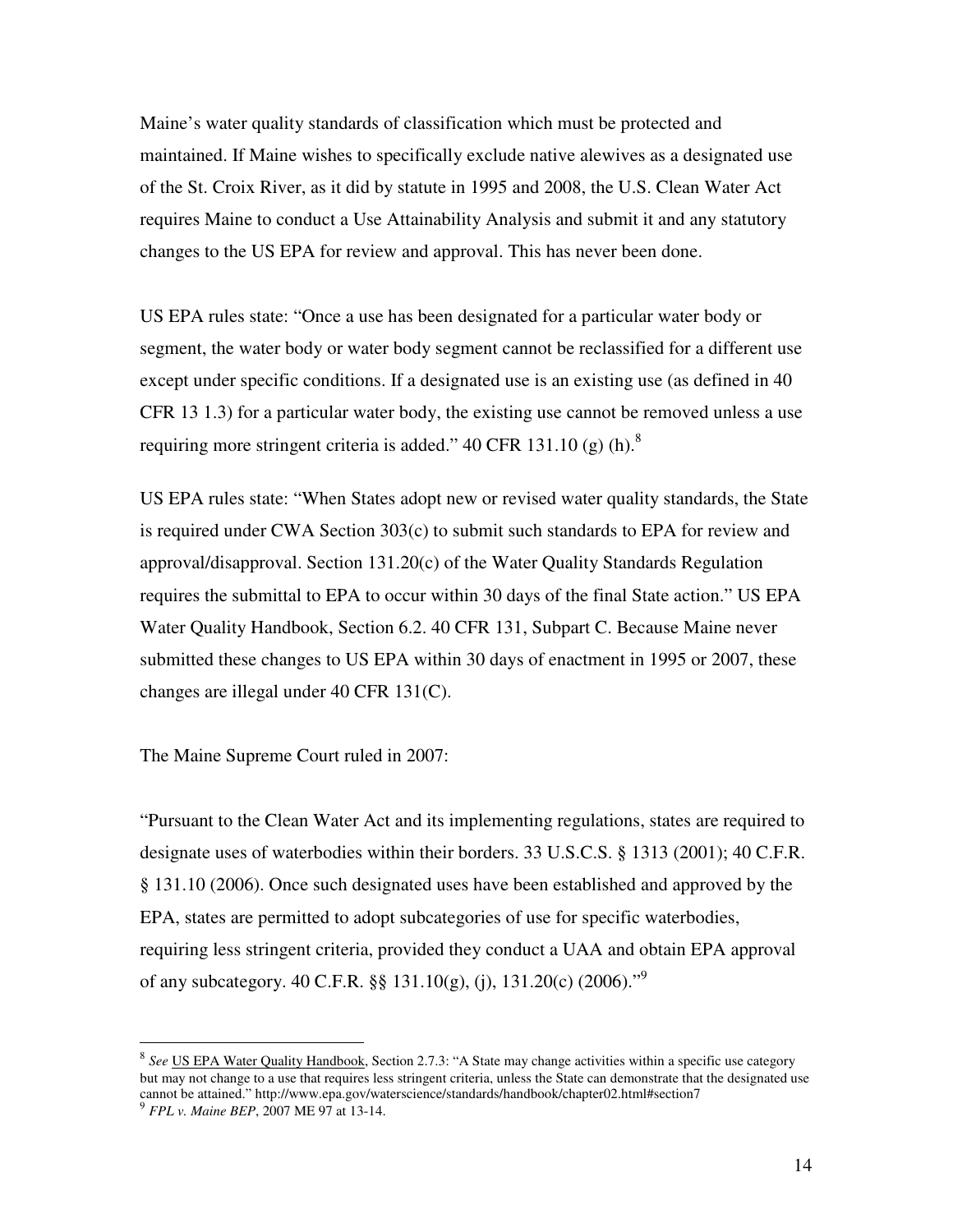US EPA rules define a Use Attainability Analysis as: 'a structured scientific assessment of the factors affecting the attainment of a use which may include physical, chemical, biological, and economic factors as described in section  $131.10(g)$ . 40 CFR 131.3.

As noted by the Maine Supreme Court, the U.S. Clean Water Act requires Maine to conduct a Use Attainability Analysis if it wishes to create a new sub-category of designates uses of a waterbody if the new designated use would require less stringent water quality criteria and standards than the existing standards.

Prior to 1995, all of the St. Croix River drainage was required by law to be suitable habitat for all indigenous aquatic species, including the native alewife. The 1995 law created a new sub-category of water quality standards and designated uses for the St. Croix River which, in effect, stated the St. Croix was no longer required to provide suitable habitat for one native species, the alewife.

The 2008 law, which prohibits alewife passage above the Grand Falls Dam, has the same effect. Both laws create new sub-categories of water quality standards and designated uses for the St. Croix River that are less stringent than previously existing standards, which required the St. Croix be suitable habitat for native alewives.

Due to the effect and intent of the 1995 and 2008 laws, the U.S. Clean Water Act requires Maine to conduct a Use Attainability Analysis prior to making these changes. Maine has never conducted a Use Attainability Analysis of these changes before or since enacting them by statute in 1995 and 2008. As such these changes are in violation of the U.S. Clean Water Act and are null and void.

## **III. The 1995 and 2007 Maine alewife ban laws on the St. Croix River violate the U.S. and Maine's Anti-Degradation Laws.**

The U.S. Clean Water Act requires all states, including Maine, to include in their state water quality standards and classification system what is called an "antidegradation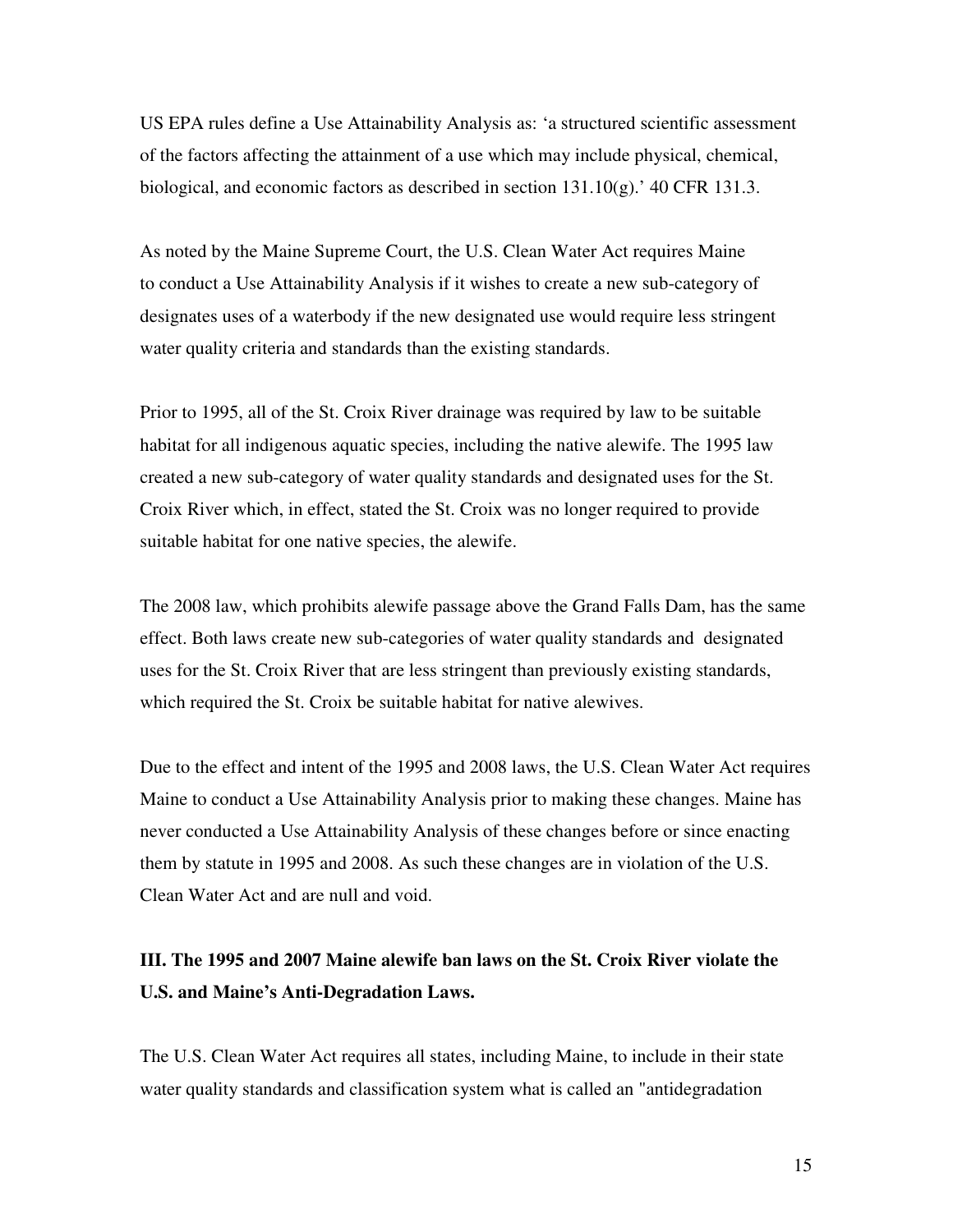clause." This clause states that once a waterbody actually meets a certain level of quality, no action can be taken which would cause the waterbody to fail to achieve the level of quality it is presently achieving.

Maine, as required by the U.S. Clean Water Act, has included an anti-degradation clause in its general water quality standards. 38 MRSA §464 (4)(F)(1) *et seq*. This statute states in pertinent part:

"The antidegradation policy of the State is governed by the following provisions. (1) Existing in-stream water uses and the level of water quality necessary to protect those existing uses must be maintained and protected. Existing in-stream water uses are those uses which have actually occurred on or after November 28, 1975, in or on a water body whether or not the uses are included in the standard for classification of the particular water body. Determinations of what constitutes an existing in-stream water use on a particular water body must be made on a case-by-case basis by the department."

The IJC Plan (2010) notes that alewives were present in their indigenous habitat in Spednic Lake and other parts of the St. Croix River drainage above the Woodland and Grand Falls dams in large numbers until the mid 1990s and they were present and abundant in these areas after November 28, 1975. This means that the ability of alewives to inhabit those portions of their indigenous habitat in the St. Croix River drainage which they actually occupied after Nov. 28, 1975 is an "existing in-stream water use" under Maine's anti-degradation statute which must be "maintained and protected." 38 MRSA  $§464(4)(F)(1).$ 

Maine's anti-degradation law requires the Maine DEP to make a "case by case" decision on what constitutes an "existing in-stream use" of the St. Croix River under Maine law. The Maine DEP has never made or issued such a "case by case" decision regarding alewives in the St. Croix River. Because alewives were living throughout the St. Croix drainage in large numbers after 1975, in the absence of such a Maine DEP "case by case" decision to the contrary, they qualify as an "existing in-stream use" of the St. Croix River

16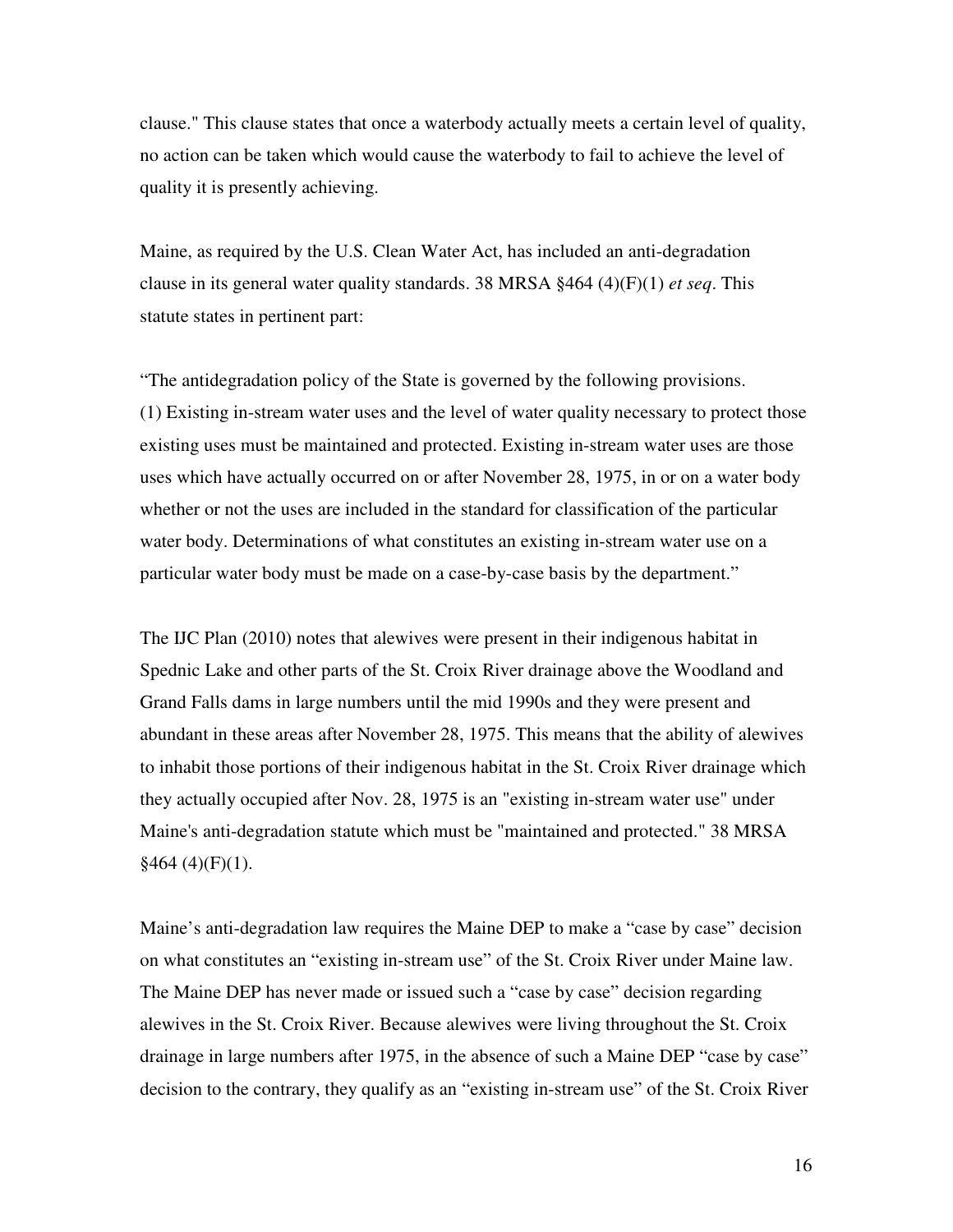under Maine's anti-degradation law, and this use must be maintained and protected. The 1995 and 2008 Maine alewife ban laws directly violate Maine's anti-degradation law because they had the intent and effect of eliminating an existing in-stream use of the St. Croix River by native alewives by preventing the alewives from physically gaining access to the river and living in it, as they did between 1995 and 1975. This was not an inadvertent or unplanned effect of the laws: it was their sole intent.

The U.S. Clean Water Act requires all states, including Maine, to include an antidegradation clause in their state water quality statutes. 40 CFR 131.12. Maine's existing anti-degradation clause was reviewed and approved by US EPA when it was last amended in 1991. The 1995 and 2008 alewife ban laws clearly violate Maine's antidegradation statute, as last amended in 1991, because they eliminate an existing in-stream use of the St. Croix River by native alewives. Furthermore, Maine's anti-degradation statute requires the Maine DEP to conduct a "case by case" analysis when determining what is, and what is not, an existing in-stream use. The Maine DEP has never made such a "case by case" decision regarding native alewives in the St. Croix in regards to the 1995 and 2008 alewife ban laws.

US EPA regulations state, regarding anti-degradation laws: "An 'existing use' can be established by demonstrating that: fishing, swimming, or other uses have actually occurred since November 28, 1975; *or* that the water quality is suitable to allow the use to be attained--unless there: are physical problems, such as substrate or flow, that prevent the use from being attained."  $40$  CFR  $131.12(a)(1)$ .

In the case of native alewives, it is well proven that between 1975 and 1995 there were millions of alewives inhabiting the St. Croix River watershed annually. There is no question native alewives are an "existing in-stream use" of the St. Croix River as defined by the U.S. Clean Water Act.

The US EPA Water Quality Handbook states: "Section 131.12(a)(l) provides the absolute floor of water quality in all waters of the United States. This paragraph applies a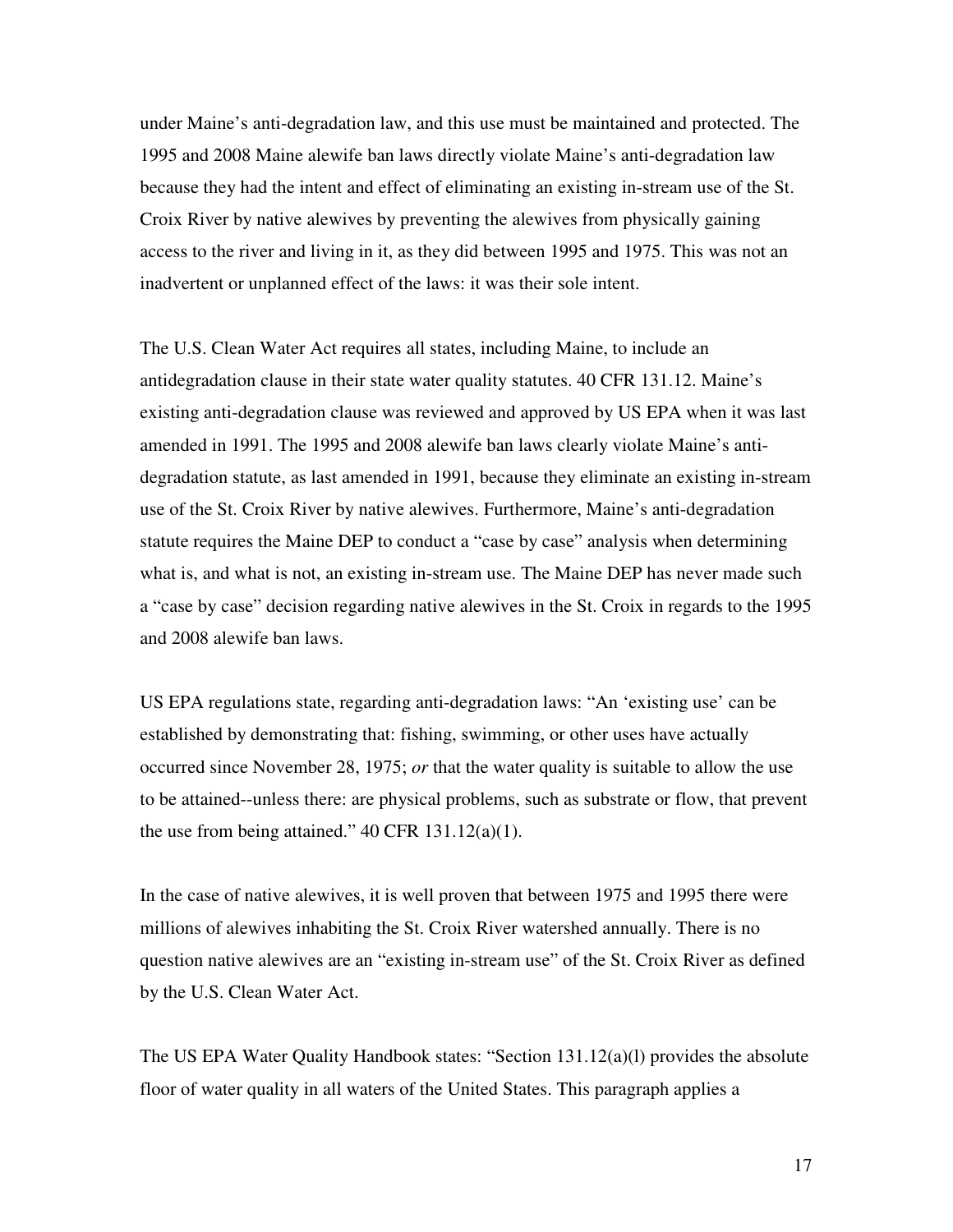minimum level of protection to all waters .... If a planned activity will foreseeably lower water quality to the extent that it no longer is sufficient to protect and maintain the existing uses in that water body, such an activity is inconsistent with EPA's antidegradation policy, which requires that existing uses are to be maintained. In such a circumstance, the planned activity must be avoided or adequate mitigation or preventive measures must be taken to ensure that the existing uses and the water quality to protect them will be maintained."

The US EPA Water Quality Handbook at Section 4.4.2 states: "No activity is allowable under the antidegradation policy which would partially or completely eliminate any existing use whether or not that use is designated in a State's water quality standards ... Water quality should be such that it results in no mortality and no significant growth or reproductive impairment of resident species. Any lowering of water quality below this full level of protection is not allowed."<sup>10</sup>

The 1995 and 2008 St. Croix alewife ban laws violate 38 MRSA §464 (4)(F)(1) *et seq.* by failing to "maintain and protect" the existing in-stream use by native alewives of their indigenous, accessible habitat in the St. Croix River drainage, a use which actually occurred for many years on and after Nov. 28, 1975. These laws were designed to make alewives extinct in the St. Croix River, in violation of 38 MRSA §464 (4)(F)(1). It is hard to reconcile "drive to extinction" with "maintain and protect."

# **IV. The Maine Legislature has no authority to order the Maine Commissioner of Marine Resources and the Commissioner of Inland Fisheries & Wildlife to violate the U.S. Clean Water Act on the St. Croix River.**

Section 2 of Maine's 2008 alewive ban states: "**2. Grand Falls Dam.** The commissioner and the Commissioner of Inland Fisheries and Wildlife shall ensure that the fishway on the Grand Falls Dam is configured or operated in a manner that prevents the passage of alewives." 12 MRSA §6134(2). The Maine DMR and IF&W Commissioners have no

 $\overline{a}$ 

<sup>10</sup> *See* US EPA Water Quality Handbook, Section 4.4.2, on-line at: http://www.epa.gov/waterscience/standards/handbook/chapter04.html#section4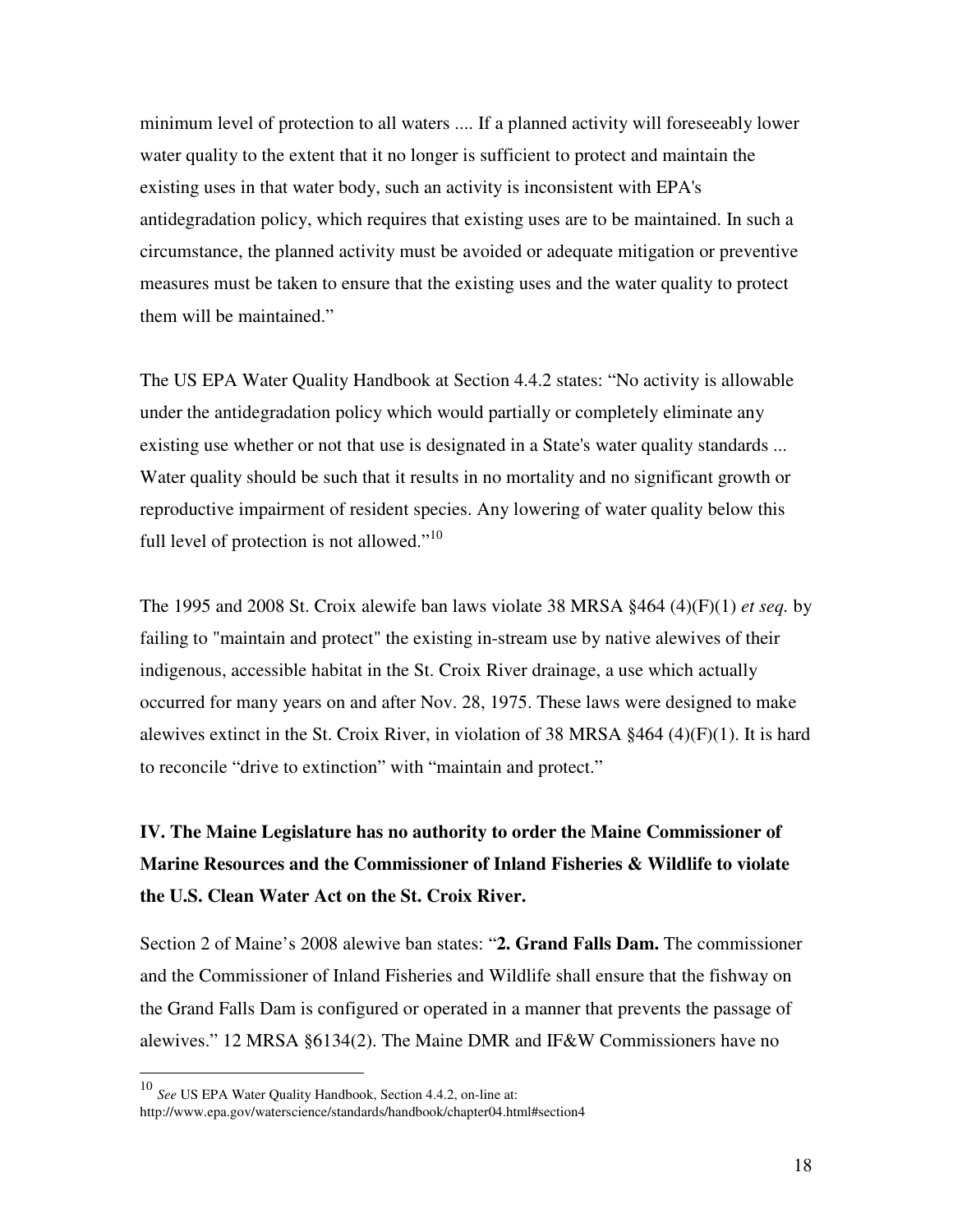legal authority to extirpate alewives from the St. Croix River by barring their passage at the Grand Falls dam, any more than the Commissioners have legal authority to dump rotenone into alewife spawning areas in the St. Croix River for the purpose of extirpating native alewives. The Maine Legislature has no authority to enact a law ordering an executive branch commissioner to directly violate the U.S. Clean Water Act. Yet, this is the sole purpose and effect of 12 MRSA §6134 as enacted on April 9, 2008.

#### **V. Conclusion**

The 1995 and 2008 State of Maine St. Croix River alewife ban laws have caused alewives to become extinct from 98 percent of their native habitat in the St. Croix River watershed; today, only a tiny remnant alewife population remains in the St. Croix. (IJC 2010). By law, the Maine Legislature was required to submit these 1995 and 2008 legislative changes to the US EPA for review within 30 days of enactment. Because Maine failed to do so, these laws are null and void. US EPA must now vacate them pursuant to its non-discretionary duties under the U.S. Clean Water Act.

Thank you for your time.

Sincerely,

Douglas H. Watts 131 Cony Street Augusta, ME 04330 207-622-1003 info@dougwatts.com

### **References cited:**

International Joint Commission. 2008. Saint Croix River: State of the Watershed Report. On-line at http://www.ijc.org/rel/boards/saint/watershed\_report.pdf.